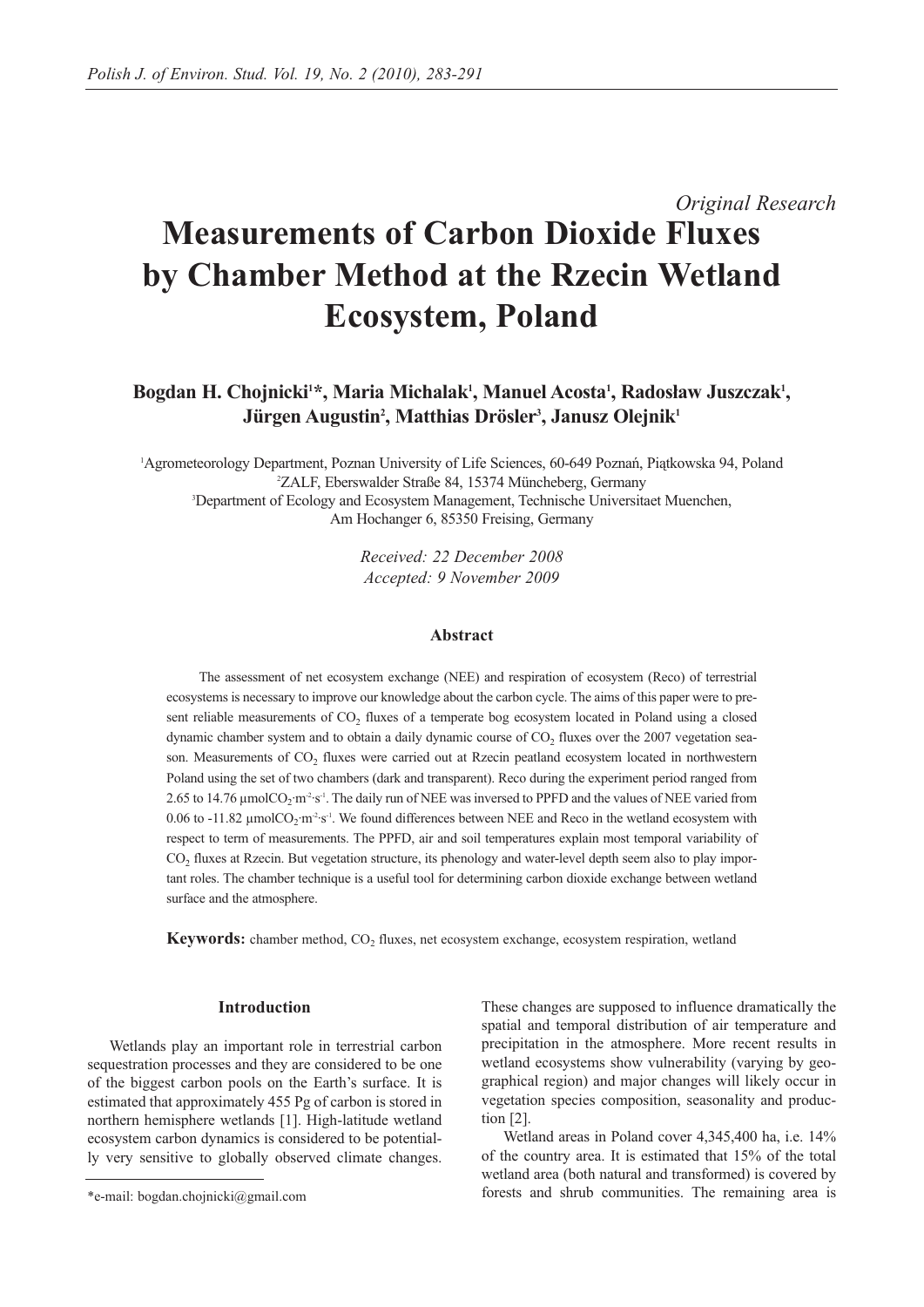mainly grasslands and croplands. More than 80% of Polish wetlands, including hydrogenic forest sites, have been drained in order to intensify forest and agricultural production. About 9% of peatlands remain in natural or close to natural status [3]. Therefore, information on the carbon sequestration ability of Polish wetland ecosystems is needed in order to improve our knowledge about their carbon budget. Such studies become important in terms of international carbon emissions policies.

The yearly sequestered carbon amount depends on the rate of plant production and their debris decomposition in a peatland ecosystem.

There are two groups of processes related to  $CO<sub>2</sub>$ exchange between the atmosphere and peatland: the absorption that is realized by vegetation through photosynthesis process, and emissions that result from plant (autotrophic) and soil (heterotrophic) respiration [4].

Peatlands have been considered a long-term net sink of carbon to upland systems, but their future ability to store carbon seems not to be obvious. The decreasing of the water level caused by warmer and drier weather leads to an aerobic conditions in the substrate. The microbial substrate decomposition increase determined by aerobic conditions can modify peatland carbon balance to a long-term net source of  $CO<sub>2</sub>$  [5-7].

Assimilation of  $CO<sub>2</sub>$  can be modified by non-stationary solar radiation flux and by changes in the groundwater table that affect the water content of mosses [8].

The soil water table depth, because of its effect on  $O<sub>2</sub>$ supply to soil microflora, is the major control of  $CO<sub>2</sub>$  emission from thick organic layers [9].

Total ecosystem respiration is highly dependent on changes in both air and soil temperature and soil moisture.

There are considerably high spatial variabilties of carbon exchange dynamics between both whole peatland ecosystems and particular plant communities.

The adjacent plant communities may act as a  $CO<sub>2</sub>$  sink and source simultaneously [10], therefore wetland ecosystem  $CO<sub>2</sub>$  exchange dynamics depend strongly on both spatial and temporal distribution of plant communities [11].

Moreover, an increased availability of nutrients, mainly N, may alter the carbon balance of peatlands. It may also influence plant community composition, e.g. in nutrientpoor peatlands (bogs) the important peat forming *Sphagnum* mosses suffer from competitive disadvantages if the N deposition gets too high [12].

The estimation of  $CO<sub>2</sub>$  exchange can be realized by using different measurement approaches, thus different techniques are recently used in field conditions such as eddy covariance [13, 14], aircraft measurements [15, 16] and chambers [17, 18]. However, all above-mentioned methods are different in terms of spatial and temporal scales of measurement. Very small spatial scale of measurements can be carried out with the chamber technique. Each plant community can be studied separately using data obtained with chamber measurements.

Although some studies of carbon dioxide in Polish ecosystems have been published [19, 20], studies in wetland ecosystems related to carbon dioxide fluxes are still missing. The aims of this study were:

- 1) to present reliable measurements of  $CO<sub>2</sub>$  fluxes of a temperate bog ecosystem located in Poland using a closed dynamic chamber system,
- 2) to obtain a daily dynamic course of  $CO<sub>2</sub>$  fluxes over growing period,
- 3) to quantify the  $CO<sub>2</sub>$  exchange of this ecosystem.

#### **Materials and Methods**

# Site Description

The study was carried out at Rzecin peatland site, Poland (52º45' N latitude, 16º18' E longitude, 54 m a.s.l.). The wetland is owned by Poznań University of Life Sciences. The Rzecin measuring station has been developed and managed by the Agrometeorology Department. It is the first wetland station in Poland where the measurements of greenhouse gas exchange  $(CO_2, CH_4$  and  $N_2O$ ) are carried out permanently.

There is a broad range of equipment installed at Rzecin station e.g. an eddy covariance (EC) system for measurements of  $CO<sub>2</sub>$ , water and energy fluxes [21], solar radiation, air and soil temperature probes, etc.

The measurement capabilities of the chamber method depend mainly on applied gas analyzer type, e.g.  $CO<sub>2</sub>$ ,  $CH<sub>4</sub>$ and  $N<sub>2</sub>O$ . This method limitation is mainly related to scale of studies.

The studied peatland area is approximately 140 ha. The vegetation is dominated by the following plant species: *Sphagnum* sp*., Dicranum* sp*., Carex* sp*., Phragmittes communis, Typha langifolia, Vaccinium oxicoccus, Drosera rotundifolia, Potentilla palustris, Ranunculus acris,* and *Menyantes trifoliate* [22].

The substrate can be described as a Limnic Hemic Floatic Ombric Rheic Histosol (Epidystric), according to FAO 2006 classification.

The annual mean air temperature and precipitation for the whole period of measurements were 8.5ºC and 526 mm, respectively. The 50 cm-thick floating peat carpet is located in the middle of Rzecin wetland.

#### CO<sub>2</sub> Fluxes Measurements

Four sites (S1 - S4) at the Rzecin peatland were selected for measurements of  $CO<sub>2</sub>$  fluxes at different vegetation type conditions. Each site consists of three plots that are repetitions. The first site (S1) is dominated by *Caricetum elatae*, the second (S2) by *Calamagrostietum neglectae*, the third (S3) by *Menyantho-Sphagnetum teretis* and the fourth (S4) by *Sphagno apiculati-Caricetum rostratae* [22]. At each plot an aluminum square collar, (75 x 75 x 20 cm) was inserted about 17 cm into the substrate. The collars were installed for the following reasons:

- gas leakage prevention,
- stability,
- spatial establishment of the measuring plot.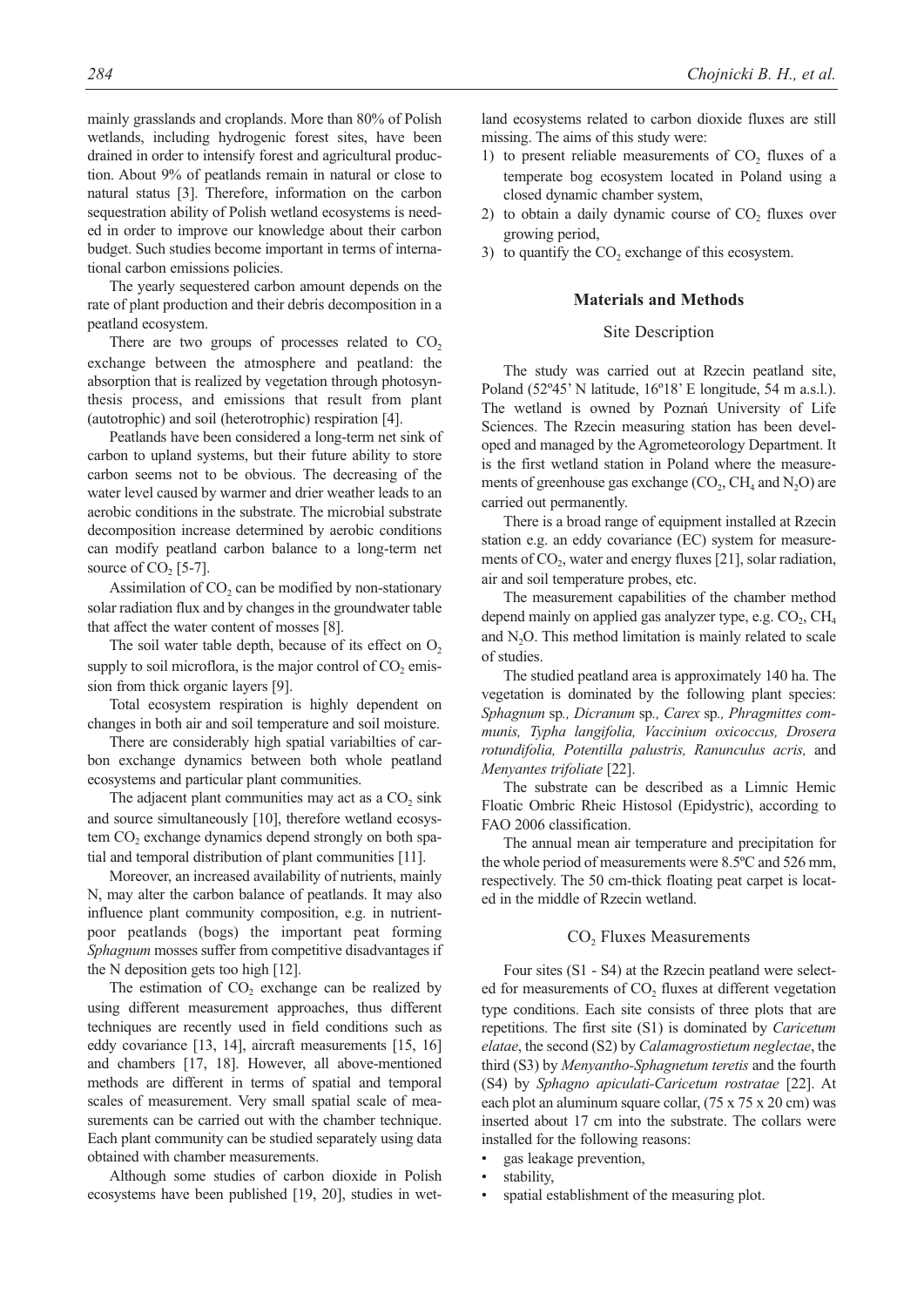#### Chamber Design

 $CO<sub>2</sub>$  flux measurements were carried out using a closed dynamic chamber system. The single set consists of two chambers (dark and transparent), based on the model proposed by Drösler [23]. Each chamber has a quadratic prism shape (base 77 cm x 77 cm and height 50 cm) and a volume of 0.3 m<sup>3</sup>. The dark chamber was made of white PVC (3 mm thick) in order to reduce sun radiation influence and measure ecosystem respiration (Reco). The transparent chamber was made of Plexiglas (3 mm thick) that reduces Photosynthetically Active Radiation (PPFD) up to 5% during measurements of Net Ecosystem Exchange (NEE). The infrared gas analyzer  $(MYCO<sub>2</sub>)$ , Edinburgh Instruments, UK) was installed inside each chamber. This gas analyzer measures  $CO<sub>2</sub>$  concentration with 2% accuracy of 2,000 ppm range. Two thermometers (T-107, Campbell Scientific, USA) were installed in each chamber in order to measure the air temperature inside (Tair) and outside chamber during measurements. The temperature sensors were placed on the wall 35 cm over the chamber edge and shaded.

Each chamber was equipped with two fans (Sunon, MagLev, Taiwan) about  $1 \text{ m·s}$ <sup>1</sup> flow speed each. The tightness of chambers during the measurement was assured by a rubber gasket installed around of the chamber's lower edge. Additionally, two elastic belts (outside of the chamber) were applied to attaching the chamber to frame. A simple cooling system was applied to avoid problems with air temperature increase inside the chamber. It consisted of ordinary cooling packs placed inside the chamber to the special frames that exchange heat with the air flowed by the fans [23].

Soil temperature at vertical profile 2, 5 and 10 cm depth (T-109 Campbell Scientific) and global radiation flux density (CM11 Kipp&Zonnen) measurements were recorded and processed using a data-logger (CR1000, Campbell Scientific, USA) at a 5-second time interval. The permanent measurements of air temperature at 2 m, soil temperature profile at different depths  $(2, 4, 6, 10, 20, 30, 30, 50, 60)$  and global radiation are carried out at EC tower. Precipitation was measured automatically using a rain gauge (RG2-M, Onset, USA). The obtained data can be the basis for long-term  $CO<sub>2</sub>$ studies.

Measurement campaigns were carried out from June to September 2007, at 3-week intervals and measurements were conducted only under cloudless conditions. The single campaign was realized from sunrise till late evening. Each single measurement made with a dark and transparent chamber took 2-3 or 1.5-2 minutes, respectively.

If temperature inside the chamber does not change more than 1.5ºC, and PPFD does not change more than 50  $\mu$ mol·m<sup>-2</sup>·s<sup>-1</sup> during individual measurement, then measurement is considered to have heen made in steady state conditions [23]. The measurements were not conducted at S1 and S2 sites during September due to technical problems.

#### Data Analysis

The collected time series were validated in terms of temporal linearity of  $CO<sub>2</sub>$  concentration. The correlation coefficient (r<sup>2</sup>) was calculated for each series and if  $r^2 > 0.95$ then  $CO<sub>2</sub>$  flux rate (FCO<sub>2</sub>) was calculated using the following equation [24]:

$$
F_{CO_2} = k_{CO_2} \cdot (273 \cdot \text{Tair}^1) \cdot (V \cdot A^{-1}) \cdot (dc \cdot dt^1) \quad (1)
$$

...where:

 $F_{CO_2}$ – CO<sub>2</sub> flux density [mg CO<sub>2</sub>-C m<sup>-2</sup> h<sup>-1</sup>];  $k_{CO_2}$  gas-constant at 273.15 K = 0.536 [µg C µl<sup>-1</sup>];

Tair – air temperature in chamber  $[K]$ ;

V – chamber volume [l];

 $A$  – collar area [m<sup>2</sup>];

dc·dt<sup>-1</sup> – CO<sub>2</sub> concentration change in chamber  $[CO_2: ml 1 - h^{-1}]$ . Gross Primary Production (GPP) is defined as the total amount of carbon fixed in process of photosynthesis by plant in an ecosystem, while Net Ecosystem Exchange (NEE) refers to GPP reduced by carbon losses by Ecosystem Respiration (Reco). Reco is defined as the sum of plants (autotrophic) and soil microbe (heterotrophic) respiration.

The data obtained at EC tower were used for NEE and Reco calculations for the period between each measurement campaign.

Reco was calculated based on regressions between respiration rates and air temperature using Lloyd & Taylor [25] equation (2), Eo and  $R_{ref}$  of this equation were individually fitted to the corresponding dataset, whereas  $T_{ref}$ (283.15 K) and  $T_0$  (227.13 K) were set as constant parameters [25]

$$
Reco = R_{ref} \ e^{Eo(1/(T_{ref} - T_0) - 1/T_{soil} - T_0))} \quad (2)
$$

...where:

Reco – ecosystem respiration  $[CO_2-C$  mg·m<sup>-2</sup>·h<sup>-1</sup>];

- $R_{ref}$  respiration at the reference temperature [CO<sub>2</sub>-C] mg $\cdot$ m<sup>-2</sup> $\cdot$ h<sup>-1</sup>];
- $E_0$  activation energy [K];
- $T_{ref}$  reference temperature = 283.15 [K];
- $T<sub>0</sub>$  temperature threshold of biological processes start =  $227.13$  [K];
- $T_{\text{sol}}$  soil temperature at the depth of best fit with the dataset [K].

The NEE was calculated using the following formula [26, 27]:

$$
NEE = ((GPmax·\alpha \cdot PPFD)·((\alpha \cdot PPFD) + GPmax))-1)-Reco (3)
$$

...where:

PPFD – Photosynthetic Photon Flux Density [ $\mu$ mol ·m<sup>-2</sup>·s<sup>-1</sup>];  $GP<sub>max</sub>$  – maximum rate of carbon fixation at infinite PPFD  $[CO_2-C$  mg·m<sup>-2</sup>·h<sup>-1</sup>];

 $\alpha$  – initial slope of the curve; light use efficiency [CO<sub>2</sub>-C] mg·m<sup>-2</sup>·h<sup>-1</sup>/µmol m<sup>-2</sup> s<sup>-1</sup>].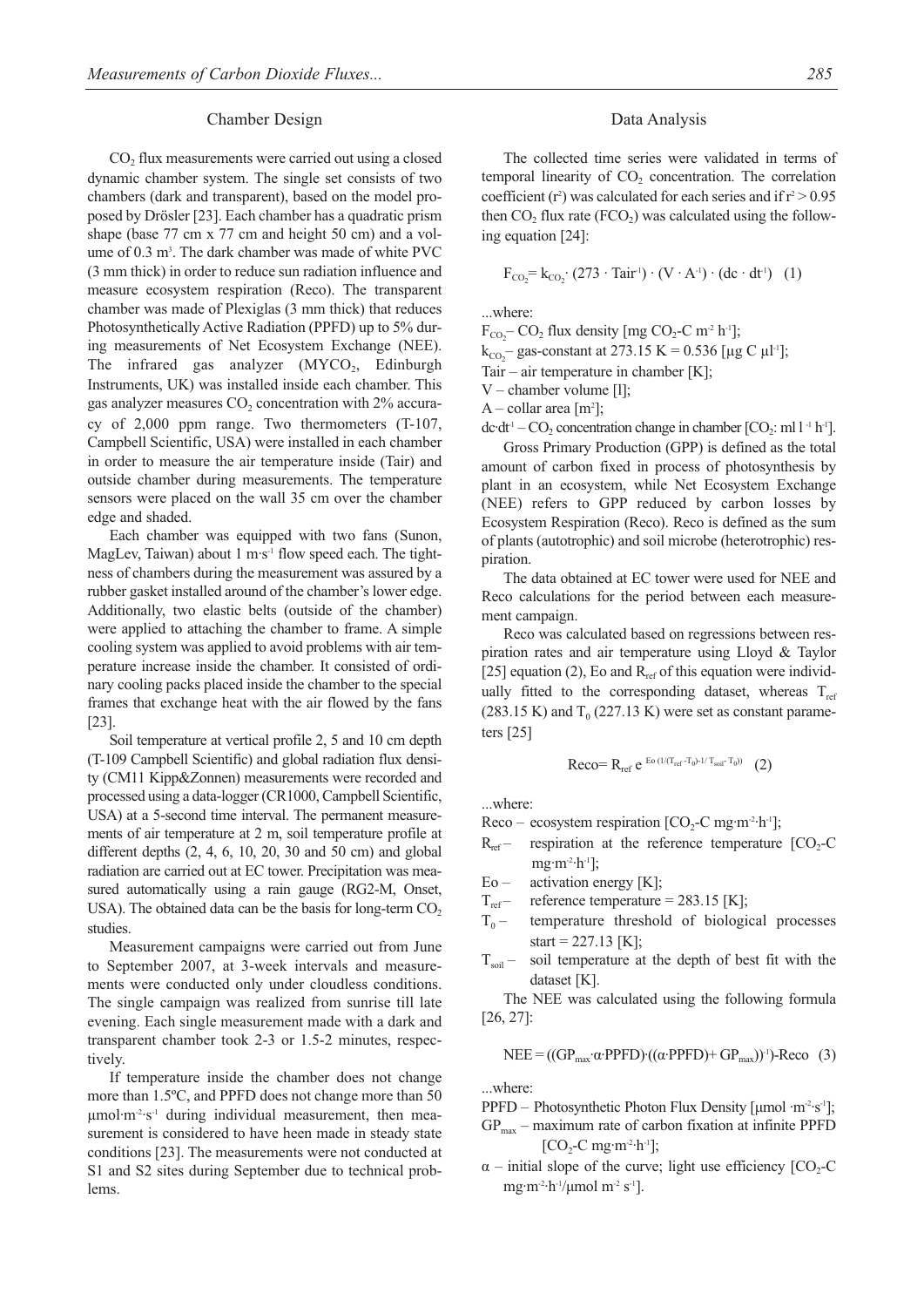The data computation and statistical analysis was realized with Microsoft Excel, numerical computing software Matlab (The MathWorks, USA) and the Table Curve 2D program (Curve Fitting Software, SYSTAT).

#### **Results and Discussion**

#### Environmental Conditions

The daily mean of air and soil temperatures at Rzecin during the 2007 growing season showed typical seasonal fluctuation. The daily mean air temperature (Fig. 1) peaked on July 15 (26.4°C), but the daily mean soil temperature (at 5 cm depth) peaked on July 19 (18.4°C). The 2007 growing season was characterized by moderated rainfall events; the highest rainfall event (49 mm  $d<sup>-1</sup>$ ) was measured June 2 (Fig. 1). The daily mean PPFD varied from 35 to 926 µmol/m2 s during this period.

Daily courses of air and soil temperature at different depth during our measurement campaigns showed a significant differentiation over the whole day. These differences are less significant for soil temperature profile. Maximum differences of soil temperature between 2 and 10 cm depths were observed in summer days after the midday (up to 3°C). The overall range of air and soil temperature at 2, 5 and 10 cm depth during our measurement campaigns were 6-28°C for air, 10-19°C, 11-18°C and 12-17°C for soil at 2, 5 and 10 cm depth, respectively. The highest growing season air and soil temperatures were measured in the middle of July and the lowest one was measured in September.

The Reco and temperatures were analyzed in terms of dependency. The best correlation was found for Reco and air temperature (Tair). Reco and Tair showed a significant relationship in all four sites (mean correlation coefficient was  $r^2 = 0.89$ ). The highest correlation was found at S2 site (up to  $r^2$  = 0.989) and the lowest at S1 site ( $r^2$  = 0.535).

Temperature is the one of the most important factor controlling  $CO<sub>2</sub>$  fluxes [28]. Most ecosystem respiration studies show significant correlation with soil temperature [25, 29]. But in our results ecosystem respiration showed correlation with air temperature, and a similar relationship



Fig. 1. Daily mean air temperatures (at 2 m) and total precipitations runs at Rzecin during the 2007 growing season .

was found by Drösler [23]. Additionally, water depth is another factor controlling CO<sub>2</sub> flux densities in wetland.

The PPFD ranged from 0 to 1855  $\mu$ mol·m<sup>-2</sup>·s<sup>-1</sup> during NEE measurements. The maximum values of PPFD were observed at midday hours (11:00 to 13:00), which corresponded to the most active  $CO<sub>2</sub>$  uptake. Variation of the influence of PPFD on NEE during the experimental period could be explained by plant stage of development, period of the year and time of measurement. Moreover, Hirota [30] pointed out that daily variation in PPFD strongly affected the diurnal course of NEE and GPP. On the other hand, the influence of sun radiation on soil surface temperature of the measured sites was different due to plant cover. Soil surface in sites 3 and 4 were more exposed to sun radiation due to their vegetation composition (mainly covered by *Sphagnum*) while soil surface from sites 1 and 2 were shaded by the leaves of bigger plants.

# CO<sub>2</sub> Fluxes

Increases in  $CO<sub>2</sub>$  concentration were observed during Reco measurement (dark chamber, Fig. 2), while a decreasing trend of CO<sub>2</sub> concentration during measurement of NEE (transparent chamber). There was even 100 ppm depletion measured at the highest PPFD conditions (Fig. 3).



Fig. 2.  $CO<sub>2</sub>$  concentration run in dark chamber at site S4, at 14.06.2007. The increase of  $CO<sub>2</sub>$  concentration indicates the respiration activity of this plot.



Fig. 3.  $CO<sub>2</sub>$  concentration run in transparent chamber at site S4, at  $14.06.2007$ . The decrease of  $CO<sub>2</sub>$  concentration indicates that assimilation prevails over respiration at this plot.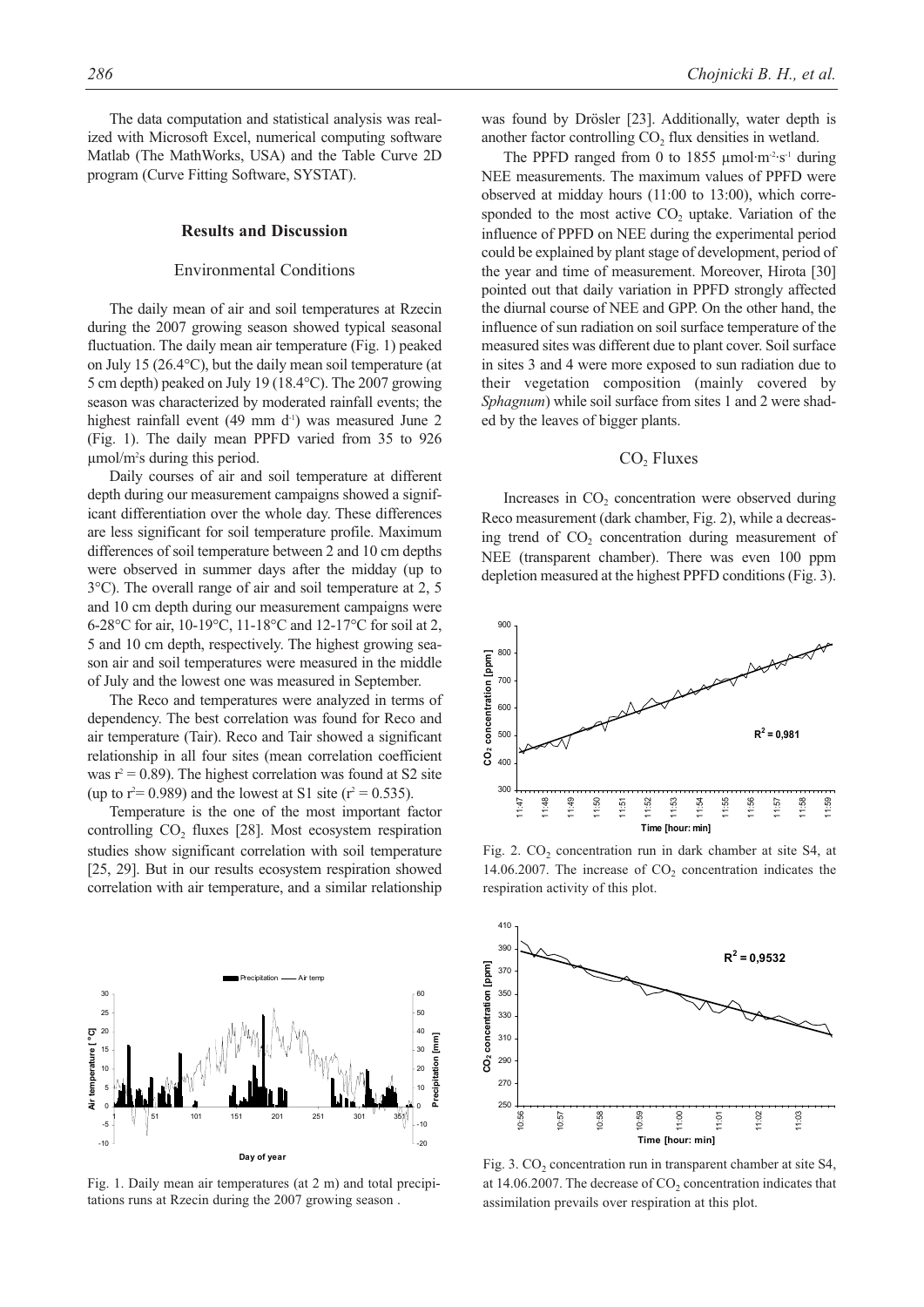The coefficient of linear correlations between the  $CO<sub>2</sub>$ concentration and time was from 0.65 to 0.96, for each measurement in both chambers.

However, some fluctuations of  $CO<sub>2</sub>$  concentrations were observed during single measurements, and it influenced the obtained linear correlation coefficient values. Davidson et al. [31] pointed out that frequently a traces noise appears shortly after placing the chamber over the soil as a result of small pressure differentials and other disturbances while moving and fixing the chamber in place. In our conditions, small disturbances happened throughout the single measurement and it was caused by the used gas analyzer. However, this influence was not statistically significant for the calculation of  $CO<sub>2</sub>$  fluxes.

#### Daily Courses of Reco and NEE

Reco values during all measuring campaigns ranged from 4.41 to 14.86 µmol  $CO<sub>2</sub>$  m<sup>-2</sup> s<sup>-1</sup> for S1 site, from 3.92 to 11.1 µmol  $CO_2$  m<sup>-2</sup> s<sup>-1</sup> for S2 site, from 3.00 to 10.67 µmol  $CO<sub>2</sub>$  m<sup>2</sup> s<sup>-1</sup> for S3 site and from 2.65 to 14.76 µmol  $CO<sub>2</sub>$  m<sup>-2</sup> s<sup>-1</sup> for S4 site. The daily maximum respiration rates during the summer months were generally observed in the afternoon (14:00-16:00) while the air temperature reached its maximum values (18-28°C). The daily minimum respiration rates in summer months were measured over the early morning time (5:00-7:00) when air temperature ranged between 6 and 12°C. Regarding seasonal changes of Reco, the daily maximum and minimum during the first month of autumn season (September) was observed in different times of the day compared with summer months. The daily maximum respiration was measured in the early part of the afternoon (15:00-16:00), while the minimum in the morning time (7:00-8:00) during September. Both the maximum and minimum of Reco during this month were related to air temperature during the day. The daily course of Reco is similar to air temperature inside the chamber (Tair) (Fig. 4). A strong Tair dependence of Reco at all four measured sites was found, the mean coefficient of correlation (r2 ) by sites were (0.71) S1, (0.98) S2, (0.93) S3 and (0.96)



Fig. 4. The Reco and Tair (inside of the chamber) runs at S2 site on 30.07.2007.

Reco during the measuring campaigns seemed to be related to the aboveground biomass stage of development. The highest rates of Reco were observed during summer period (July-August) that could be explained by the highest air temperature and when the aboveground biomass reached their maximum stage development. Site S1, dominated by *Caricetum elatae,* and site S4, dominated by *Sphagno apiculati-Caricetum rostratae,* showed the highest Reco. Contrary to our results, Heijmans et al. [32] reported low Reco in a position dominated by Sphagnum compared to other plant species, and explained it as a consequence of cooler soil temperature. The higher Reco at *Sphagnum* site (S4) obtained with our measurements seem to be related to substrate organic matter decomposition.

Moreover, beside temperature and aboveground biomass as influencing factors, water depth may both directly and indirectly affect Reco dynamics in a wetland. Water depth directly modifies the amount of aerated biomass. A temporal decrease in water depth would increase Reco mainly because of an increase of aerobic respiration belowground biomass [33]. For example, [34] in an experiment in peat substrate we found that lowering the water table by 10 mm increased  $CO<sub>2</sub>$  fluxes by an average of 7.1 mg  $CO<sub>2</sub>$  m<sup>-2</sup>h<sup>-1</sup>. On the other hand, [35] using eddy correlation instrumentation and the Lloyd and Taylor [25] model investigated night-time soil respiration in deep peat substrate, have shown no change of soil respiration with water location. Their site was rarely waterlogged and the oxygen availability in the peat soil was fairly constant. Although in our condition the water depth differed over the season and it was supposed to cause increased  $CO<sub>2</sub>$  losses.

Daily run of NEE was inversed to daily PPFD coarse and the values were from 0.06 to  $-11.82$  µmol CO<sub>2</sub> m<sup>-2</sup> s<sup>-1</sup>. NEE was statistically significantly correlated to PPFD. The highest NEE was obtained usually during noon (11:00- 13:00) (Fig. 5). We observed a large variation of NEE at noon, but little variation during the early morning time of the day. NEE rates during the experimental period ranged from 7.82 to -11.82  $\mu$ mol CO<sub>2</sub> m<sup>2</sup> s<sup>-1</sup> at site S1, from 9.06 to  $-11.85$  µmol CO<sub>2</sub> m<sup>-2</sup> s<sup>-1</sup> at site S2, from 0.06 to  $-8.73$  µmol



Fig. 5. NEE  $(CO<sub>2</sub> flux)$  and PPFD runs in transparent chamber at site S3, on 6.09.2007.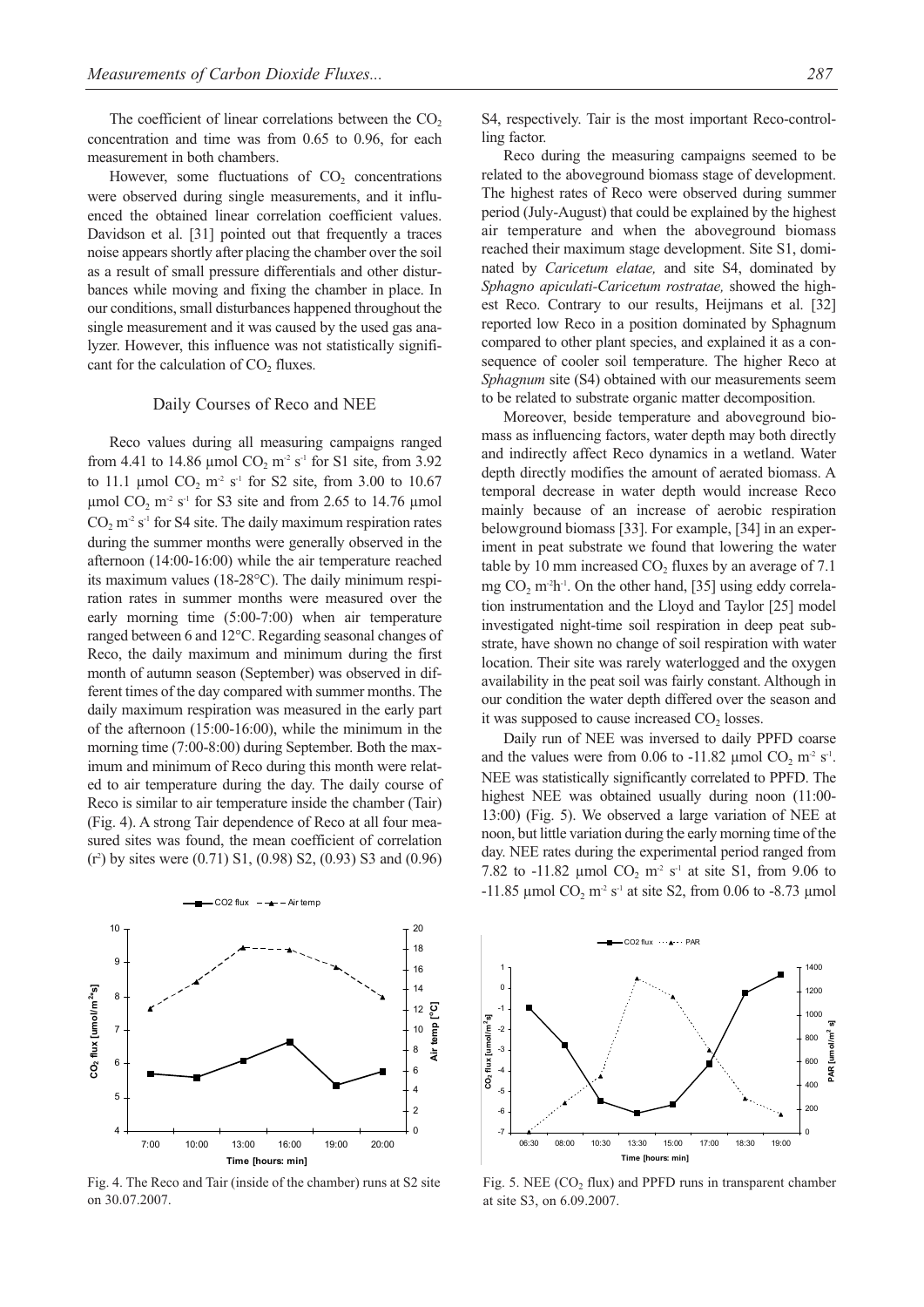| Month                                                                                                                     | Parameter          | S1      | S <sub>2</sub> | S <sub>3</sub> | S4      |
|---------------------------------------------------------------------------------------------------------------------------|--------------------|---------|----------------|----------------|---------|
| June                                                                                                                      | $R_{ref}$          | 6.6     | 5.1            | 3.5            | 3.1     |
|                                                                                                                           | $E_0$              | 163.3   | 216.0          | 210.4          | 319.9   |
|                                                                                                                           | $GP_{max}$         | $-17.3$ | $-23.0$        | $-11.5$        | $-24.8$ |
|                                                                                                                           | $\alpha$           | $-0.26$ | $-0.04$        | $-1.01$        | $-0.08$ |
| $\rm{July}$                                                                                                               | $R_{\mathrm{ref}}$ | 3.9     | 1.4            | 2.3            | 3.6     |
|                                                                                                                           | $E_0$              | 321.7   | 423.9          | 405.1          | 231.3   |
|                                                                                                                           | $GP_{max}$         | $-16.1$ | $-32.4$        | $-14.9$        | $-16.0$ |
|                                                                                                                           | $\alpha$           | $-0.08$ | $-0.61$        | $-0.09$        | $-0.07$ |
|                                                                                                                           | $R_{\mathrm{ref}}$ | 5.8     | 3.3            | 2.3            | 3.0     |
|                                                                                                                           | $E_0$              | 218.8   | 303.6          | 305.5          | 290.8   |
|                                                                                                                           | $GP_{max}$         | $-19.9$ | $-18.1$        | $-17.3$        | $-26.4$ |
|                                                                                                                           | $\alpha$           | $-0.14$ | $-0.17$        | $-0.08$        | $-0.11$ |
| $R_{\rm ref}$<br>$E_0$<br>August<br>$GP_{max}$<br>$\alpha$<br>$R_{\mathrm{ref}}$<br>September<br>$E_0$<br>$GP_{max}$<br>α |                    | 6.7     | 3.8            | 2.4            | 2.1     |
|                                                                                                                           |                    | 250.7   | 347.9          | 259.3          | 413.4   |
|                                                                                                                           |                    | $-22.3$ | 19.3           | $-12.9$        | $-20.2$ |
|                                                                                                                           |                    | $-0.19$ | $-0.18$        | $-0.12$        | $-0.08$ |
|                                                                                                                           |                    |         |                | 2.6            | 1.0     |
|                                                                                                                           |                    |         |                | 203.3          | 561.9   |
|                                                                                                                           |                    |         |                | $-7.7$         | $-12.8$ |
|                                                                                                                           |                    |         |                | $-0.16$        | $-0.05$ |
|                                                                                                                           |                    |         |                |                |         |

Table 1. The values of  $R_{ref}$  – respiration at the reference temperature,  $E_0$  – activation energy,  $GP_{max}$  – maximum rate of carbon fixation at infinite PPFD, and  $\alpha$  – light use efficiency obtained at each site over the experiment period (June-September 2007).

0

2.5

5

Flux CO2 [μmol/m^2 s]

Flux CO2 [µmol/m^2 s]

7.5

10

 $CO<sub>2</sub>$  m<sup>-2</sup> s<sup>-1</sup> at site S3, and from 4.99 to -11.36 µmol  $CO<sub>2</sub>$  m<sup>-</sup>  $2 s<sup>-1</sup>$  at site S4. The maximum summer and autumn NEE was observed close to noon (11:00-13:00) while the minimum NEE were observed in the early morning (5:00-7:00). Both extremes were determined mainly by PPFD values and influenced air temperature.

The maximum values of NEE and Reco during July and August were measured while both the highest PPFD and Tair were observed. The diurnal patterns of NEE at all measuring sites are similar, but they differ in terms of magnitude. The highest NEE were observed at sites S1 and S2 dominated by *Caricetum elatae* and *Calamagrostietum neglectae*, respectively, and the lowest at site S3 dominated by *Menyantho-Sphagnetum teretis.* We consider that differences in NEE among sites as not only related to vegetation composition but also to Tair and water depth.

In the beginning of the experiment period (June-July), a positive NEE was observed at S1 and S2 sites in the early morning, as a result of a low quantity of active photosynthetically biomass compared to quantity of non-active photosynthetically dead biomass. It resulted in higher Reco than the assimilation rate, even under 700  $\mu$ mol·m<sup>-2</sup>·s<sup>-1</sup> PPFD values. Thus, a wetland ecosystem can be either a net source or a net sink of  $CO<sub>2</sub>$  (eg. [30]). Both Reco and NEE values measured during the experimental period were consistent with other previous studies [36-39].

# Modeled  $CO<sub>2</sub>$  Fluxes – Reco and NEE

The Reco and Tair relationship was parameterized for each site using Lloyd and Taylor function (Fig. 6A). The parameters of rectangular hyperbolic function (eq. 3) were found using the Monte-Carlo method (Fig. 6B) in order to model NEE. Both Reco and NEE was modeled on the basis of obtained coefficients (Table 1) for the whole experimental period.

All Reco and Tair, as well as NEE and PPFD correlation coefficients, were statistically significant. The modeled and





T air in [°C]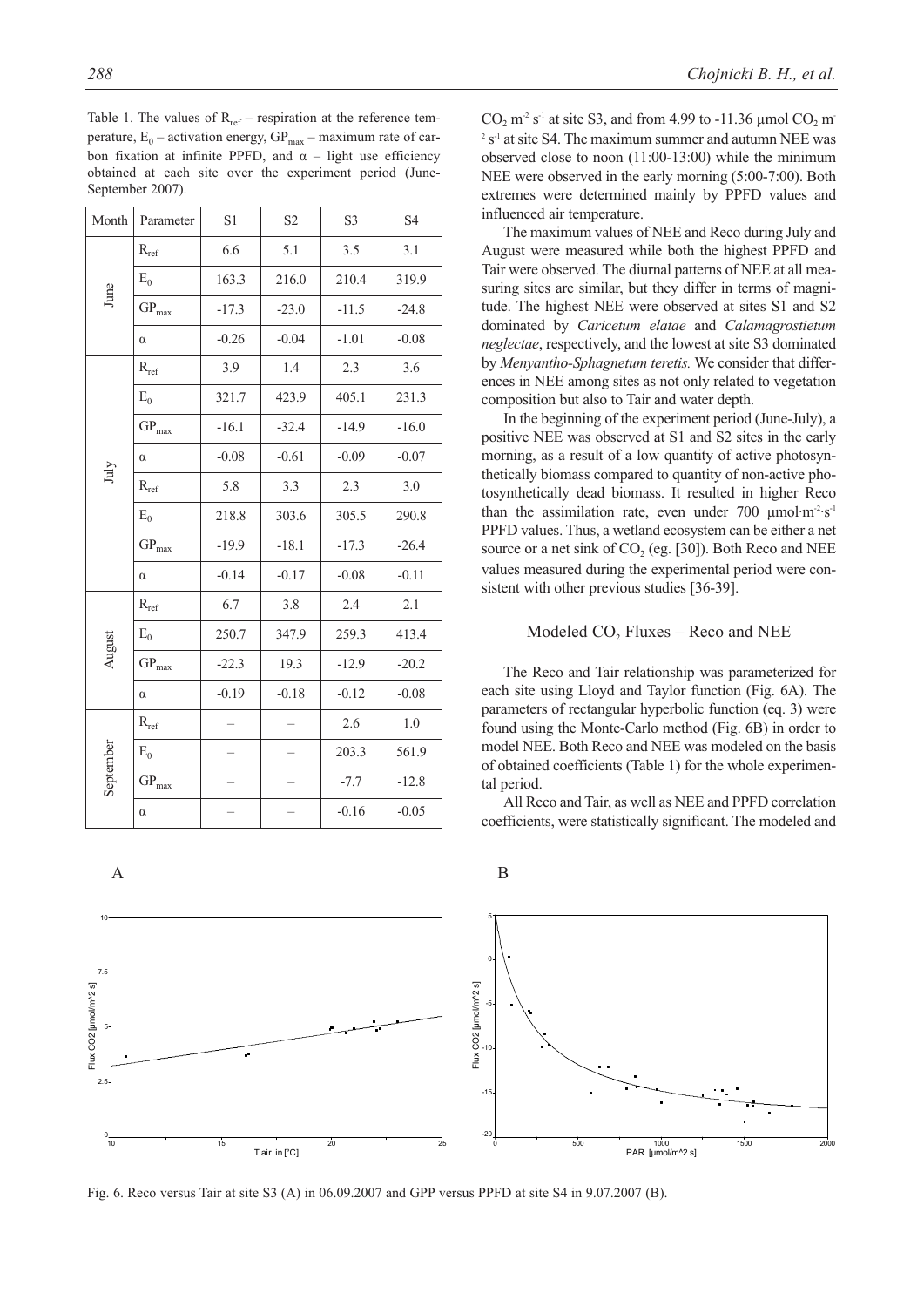| Site      | S <sub>1</sub>           |                          | S <sub>2</sub>              |                          | S <sub>3</sub> |                             | S <sub>4</sub>              |                |
|-----------|--------------------------|--------------------------|-----------------------------|--------------------------|----------------|-----------------------------|-----------------------------|----------------|
|           | Reco                     | <b>NEE</b>               | Reco                        | <b>NEE</b>               | Reco           | <b>NEE</b>                  | Reco                        | <b>NEE</b>     |
|           | $[g/m2$ month]           | $[g/m2$ month]           | $\left[\frac{g}{m^2}$ month | $[g/m2$ month]           | $[g/m2$ month] | $\left[\frac{g}{m^2}$ month | $\left[\frac{g}{m^2}$ month | $[g/m2$ month] |
| June      | 286                      | 8                        | 240                         | $-70$                    | 176            | $-57$                       | 202                         | $-76$          |
| July      | 271                      | 40                       | 166                         | $-256$                   | 163            | $-51$                       | 83                          | $-69$          |
| August    | 383                      | 69                       | 276                         | $-46$                    | 138            | $-41$                       | 174                         | $-57$          |
| September | $\overline{\phantom{a}}$ | $\overline{\phantom{a}}$ | $\overline{\phantom{a}}$    | $\overline{\phantom{a}}$ | 90             | $-55$                       | 80                          | $-21$          |

Table 2. Monthly total values of Reco and NEE [g  $CO_2$ -C m<sup>-2</sup> month<sup>-1</sup>].

measured Reco values were similar, but differed from each other slightly (Fig. 7). These differences could be caused by soil water content changes over the whole period, since modeled values were obtained using only Reco versus Tair dependency. Davidson et al. [33] pointed out that in wetland, oxygen rather than organic solutes may be the limiting substrate for aerobic respiration. Summer drought may dry out the wetland surface enough to limit significantly the diffusion of soluble substrates, but it can favor diffusion of oxygen into the organic layer, thus increasing aerobic respiration.

Each Reco site and NEE values were modeled for each month (Table 2). The highest Reco was estimated at site S1  $(382.9 \text{ g} \cdot \text{m}^2 \text{ month}^{\text{-1}})$  and the lowest at S3  $(80.4 \text{ g} \cdot \text{m}^2 \text{ month}^{\text{-1}})$ . The Reco reached the maximum at S1 and S2 in August, but at S3 and S4 in June. At all sites the lowest values were reached in September.

The modeled NEE for the experimental period presented different dynamics at all four sites. The highest NEE was estimated at S2 (-258.58  $g \cdot m^2$  month<sup>-1</sup>) and the lowest at S1  $(68. 85 \text{ g} \cdot \text{m}^2 \text{ month}^{-1})$ .

The highest monthly net loss of  $CO<sub>2</sub>$  (Reco) at S1 (dominated by *Caricetum elatae*) (Table 1) for all measuring period might be explained by the large amount of dead biomass. The highest monthly net  $CO<sub>2</sub>$  uptake (NEE) was observed at S2 (dominated by *Calamagrostietum neglectae*) site in July. The monthly values of NEE at S3 and S4 are similar. Positive values of NEE at S1 indicates this site



Fig. 7. Modeled and measured Reco value runs at site S2 on 30.07.2007. Error bars indicate SD.

as dominated by CO<sub>2</sub> losses (Table 2). The explanation of this phenomenon can be a small ratio of photosynthetically active to dead biomass as it mentioned above. The spatial variability of Leaf Area Index (LAI) can be another possible explanation of differences between sites. The LAI at S1 and S2 sites are higher than at S3 and S4 (data not shown).

Reco and NEE, both presented similar trends – temporal and spatial magnitude of variability of  $CO<sub>2</sub>$  fluxes at studied wetland. There are both biotic (e.g. vegetation composition, plant stage of development) and non biotic (PPFD, Tair, water table depth) factors that influence wetland ecosystems to be either a sink or a source of  $CO<sub>2</sub>$ . Similar results have been observed at other wetland ecosystems [39-42]. Alm [6] reported Reco values from 194 to 288 g CO<sub>2</sub>-C m<sup>-2</sup> and from -41 to 117 g CO<sub>2</sub>-C m<sup>-2</sup> for NEE at wetland in Finland during the period of May to September, while Heikkinen et al. [43] from 37 to 129 g CO<sub>2</sub>-C m<sup>-2</sup> and from 25 to 49 g CO<sub>2</sub>-C m<sup>-2</sup> at a wetland in Russia during July to September. It is difficult, however, to compare results obtained at different wetland ecosystems due to the management, experiment realization, geographical location of the site, methods used for estimation of  $CO<sub>2</sub>$ or vegetation composition of the site. The results we obtained, indicate the main factors influencing  $CO<sub>2</sub>$ exchange dynamics. Nevertheless, it is important to mention here that the modeled Reco and NEE were determined on the basis of short-time surveys, so that the obtained values should be taken carefully and as an estimation.

#### **Conclusion**

The temporal variability of both NEE and Reco were found at different sites of the Rzecin wetland ecosystem. Environmental factors such as PPFD and Tair explain most temporal variability of CO<sub>2</sub> fluxes. However, vegetation structure, its phenology and water depth also seem to play important roles in the spatial distribution of  $CO<sub>2</sub>$ fluxes. The air temperature was the key factor for daily and seasonal ecosystem respiration rates. The chamber technique is a useful tool for determining carbon exchange dynamic at wetland since it indicates the flux differences among the measuring sites. This techniques is simple to operate at relatively low cost and low power consumption.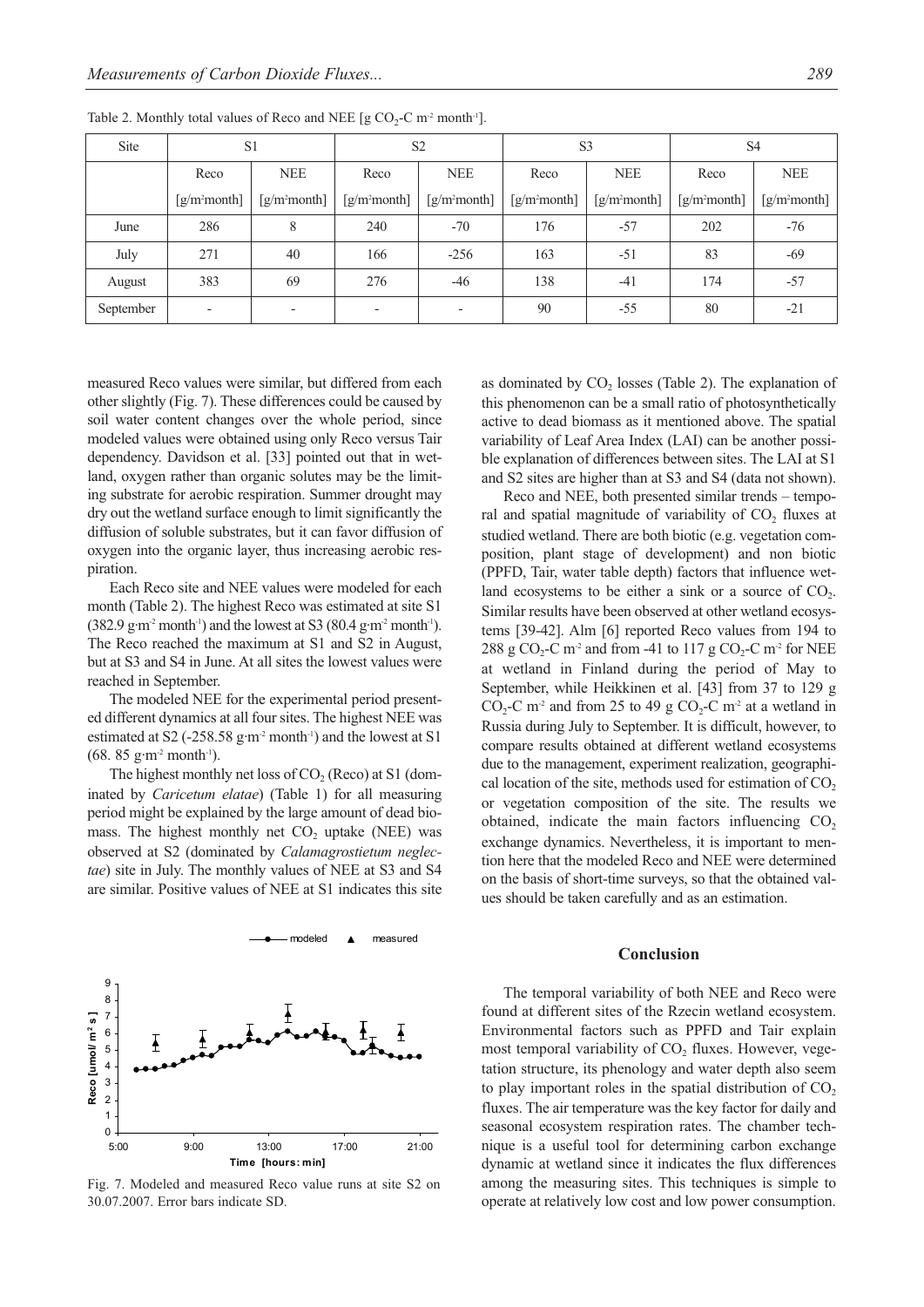This study shows the capability of the chamber method in terms of temporal and spatial variability of fluxes (GPP, NEE and Reco) research of wetland ecosystems. More sophisticated field surveys need to be realized in order to estimate carbon dioxide exchange estimation of Rzecin wetland.

# **Acknowledgements**

This work was supported by the Greenflux project – MTDK-CT-2006-042445 from EC and the CarboEurope-IP project.

#### **References**

- 1. GORHAM E. Northern peatlands: role in the carbon cycle and probable responses to climatic warming. Ecological Applications, **1**, 182, **1991**.
- 2. IPCC 2007. CLIMATE CHANGE 2007: The Fourth Assessment Report of the IPCC. Cambridge University Press, **2007**.
- 3. MIODUSZEWSKI W. Protection of water-related ecosystems and their role as water suppliers - Polish National Report. In: Convention on Protection and Use of Transboundary Watercourses and International Lakes. 13-14 December, Geneva, Switzerland, **2003**.
- 4. ALM J., TALANOV A., SAARNIO S., SILVOLA J., IKKONE E., AALTONEN H., NYKANEN H., MAR-TIKAINEN PJ., Reconstruction of carbon balance for microsites in a boreal oligotrophic pine fen, Finalnd. Oecologia **110**, 423, **1997**.
- 5. BROWN D.A. Gas production from an ombrotrophic bog effect of climate change on microbial ecology. Climate Change **40**, 277, **1998**.
- 6. ALM J., SCHULMAN L., WALDEN J., NYKANEN H., MARTIKAINEN P.J., SILVOLA J. Carbon balance of a boreal bog during a year with an exceptionally dry summer. Ecology **80**, 161, **1999**.
- 7. AURELA M., LAURILA T., TUOVINEN J.P. Seasonal CO<sub>2</sub> balances of a subarctic mire. J. Geophys. Res. 106, 1623, **2001**.
- 8. SILVOLA J, AALTONEN H. Water content and photosynthesis in the peat mosses Sphagnum fuscum and S. angustifolium. Ann Bot Fenn **21**, 1, **1984**.
- 9. DAVIDSON E.A., BELK E., BOONE R.D. Soil water content and temperature as independent or confounded factors controlling soil respiration in a temperate mixed hardwood forest. Global Change Biology, **4**, 217, **1998**.
- 10. WADDINGTON J.M., ROULET N.T. Carbon balance of a boreal patterned peatland. Global Change Biol. **6**, 87, **2000**.
- 11. RIUTTA T., LAINE J., AURELA M., RINNE J., VESALA T., LAURILA S., HAAPANALA S., PIHLATIE M., TUIT-TILA ES. Spatial variation in plant community functions regulates carbon gas dynamics in a boreal fen ecosystem. Tellus **59B**, 838, **2007**.
- 12. LUND M., LINDROTH A., CHRISTENSEN TR., STROM L. Annual CO<sub>2</sub> balance of a temperate bog. Tellus **59B**, 804, **2007**.
- 13. AUBINET M., GRELLE A., IBROM A., RANNIK U., MONCRIEFF J., FOKEN T., KOWALSKI A.S., MARTIN P.H., BERBIGIER P., BERNHOFER C., CLEMENT R., ELBERS J., GRANIER A., GRUNWALD T., MORGEN-

STERN K., PILEGAARD K., REBMANN C., SNIJDERS W., VALENTINI R., VESALA T. Estimates of the annual net carbon and water exchange of forests: the EUROFLUX methodology. Adv. Ecol. Res. **30**, 113, **2000**.

- 14. BALDOCCHI D., FINNIGAN J., WILSON K., PAW U K.T., FALGE E. On measuring net ecosystem carbon exchange over tall vegetation on complex terrain. Bound. Layer Meteorol. **96**, 257, **2000**.
- 15. CIHLAR J., CARAMORI P.H., SCNUEPP P.H., DES-JARDINS R.L., MACPHERSON J.I. Relation between satelite-derived vegetation indices ans aircraft-based  $CO<sub>2</sub>$ measurements. Journal of Geophysical Research **97**, (17), 18,515, **1992**.
- 16. SMITCH W., KELLY R.D., WOLKER J.M., FAHNE-STOCK J.T., REINERS W.A., HUNT E.R. Leaf-to-aircraft measurements of net  $CO<sub>2</sub>$  exchange in a sagebrush steppe ecosystem. Journal of Geophysical Research, doi:10.1029/2002JD002512, **108**, (D3), 4122, **2003**.
- 17. LIVINGSTON G. P., HUTCHINSON G. L. Enclosurebased measurements of trace gas exchange: applications and source of error. In Matson, PA., Harriss, RS., (Eds.). Biogenic Trace Gases: Measuring Emissions from Soil and Water. Blackwell Science, Cambridge, pp. 14-50, **1995**.
- 18. PUMPANEN J., KOLARI P., ILVESNIEMI H., MINKKI-NEN K., VESALA T., NIINISTÖ S.,. LOHILA A., LAR-MOLA T., MORERO M., PIHLATIE M., JANSSENS I., YUSTE J. C., GRÜNZWEIG J. M., RETH S., SUBKE J., SAVAGE K., KUTSCH W., ØSTRENG G., ZIEGLER W., ANTHONI P., LINDROTH A., HARI P. Comparison of different chamber techniques for measuring soil  $CO<sub>2</sub>$  efflux. Agricultural and Forest Meteorology **123**, 159, **2004**.
- 19. BROGOWSKI Z., GAWROŃSKA-KULESZA A., KOZA-NECKA T. Red clover as a receptor of  $CO<sub>2</sub>$  from atmosphere and some compounds from soil. Polish Journal of Environmental Studies **11**, (6), 625, **2002**.
- 20. CHMURA Ł., ROZANSKI K., NECKI J.M., ZIMNOCH M., KORUS A., PYCIA M. Atmospheric concentrations of carbon dioxide in Southern Poland: Comparison of mountain and urban environments. Polish Journal of Environmental Studies **17**, (6), 859, **2008**.
- 21. CHOJNICKI B.H., URBANIAK M., JÓZEFCZYK D., AUGUSTIN J., OLEJNIK J. Measurements of gas and heat fluxes at Rzecin wetland. in: Wetlands: Monitoring, Modeling and Management. (eds) Okruszko et al., Taylor & Francis Group. London, **2007**.
- 22. WOJTERSKA M. The Vegetation of Wielkopolska and Southern Pomerania lakeland regions: Field session guide 52. Polish Botanical Society Meeting 24-28 September **2001** [In Polish].
- 23. DRÖSLER M. Trace gas exchange and climatic relevance of bog ecosystem, Southern Germany. PhD Dissertation, Lehrstuhl für Vegetationsokologie, Department für Ökologie, Technischen Universität München, **2005**.
- 24. FLESSA H., WILD U., KLEMISCH M., PFADENHAUER J. Nitrous oxide and methane fluxes from organic soils under agriculture. European Journal of Soil Science **49**, 327, **1998**.
- 25. LLOYD J., TAYLOR J.A. On the temperature dependence of soil respiration. Functional Ecology **8**, 315, **1994**.
- 26. WHITING G.J.  $CO<sub>2</sub>$  exchange in the Hudson Bay lowlands: Community characteristics and multispectral reflectance properties. J. Geophys. Res., **99**, 1519, **1994**.
- 27. BELLISARIO L.M., MOORE T.R., BUBIER J.L. Net ecosystem  $CO<sub>2</sub>$  exchange in a boreal peatland, northern Manitoba. Ecoscience, **5**, (4), 534, **1998**.